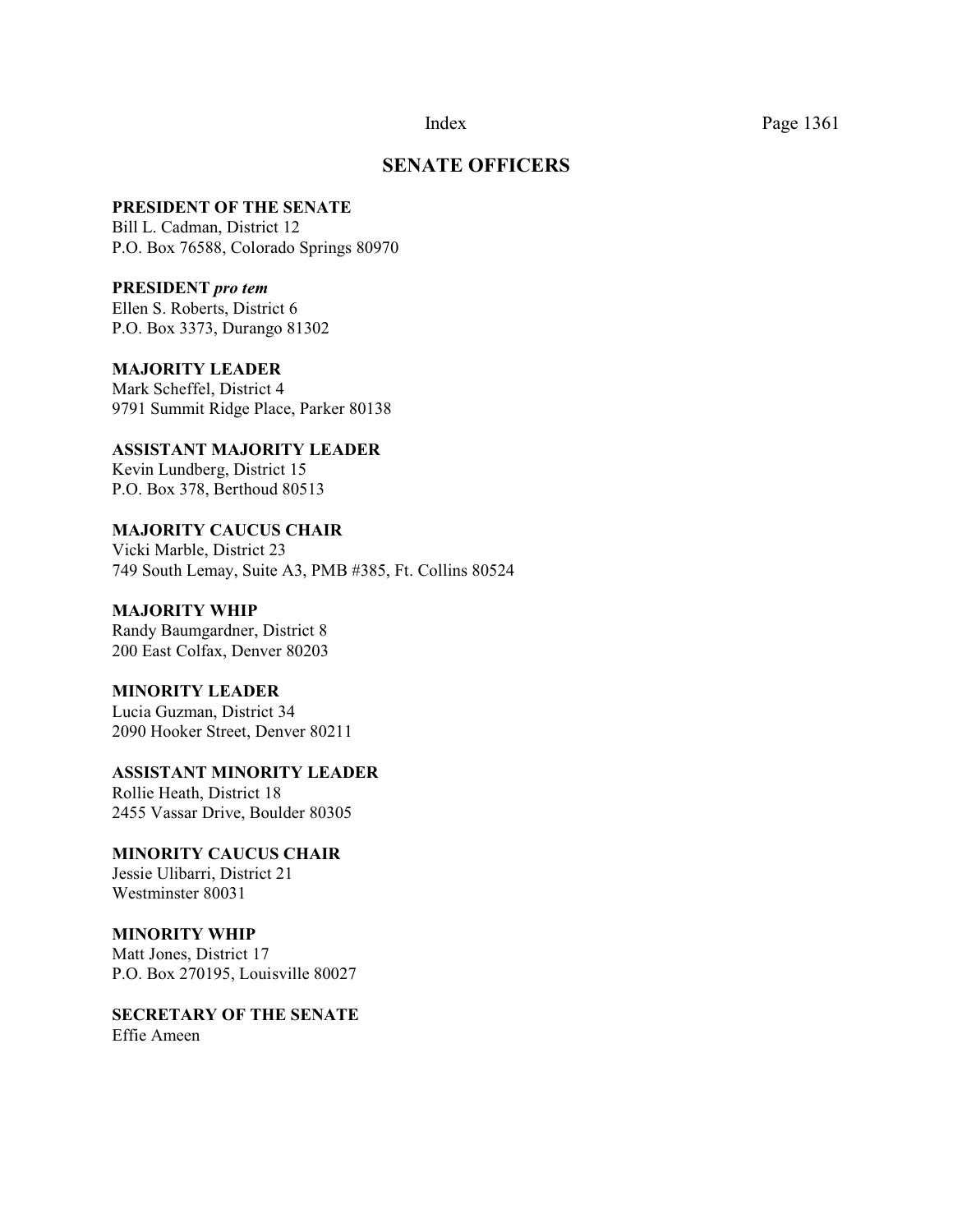## **MEMBERS OF THE SENATE**

| <b>SENATOR</b>                  | <b>DIST</b>    | <b>COUNTIES</b>                                                                                                                                               | <b>PTY</b>   | <b>OCCUPATION</b>              | <b>ADDRESS</b>                                  |
|---------------------------------|----------------|---------------------------------------------------------------------------------------------------------------------------------------------------------------|--------------|--------------------------------|-------------------------------------------------|
| <b>AGUILAR</b> , Irene          | 32             | Denver                                                                                                                                                        | $\mathbf D$  | Physician                      | 3071 S Irving St<br>Denver 80236                |
| <b>BAUMGARDNER,</b><br>Randy L. | 8              | Garfield; Grand; Jackson;<br>Moffat; Rio Blanco;<br>Routt; Summit                                                                                             | R            | Rancher                        | 200 East Colfax<br>Denver 80203                 |
| CADMAN, Bill L.                 | 12             | El Paso                                                                                                                                                       | ${\bf R}$    | Business Owner/<br>Marketing   | PO Box 76588<br>Colorado Springs 80970          |
| <b>CARROLL, Morgan</b>          | 29             | Arapahoe                                                                                                                                                      | D            | Attorney, Author               | 1165 Ouray St<br>Aurora 80011                   |
| COOKE, John                     | 13             | Weld                                                                                                                                                          | $\mathbf R$  | Retired Sheriff                | PO Box 337494<br>Greeley 80633                  |
| <b>CROWDER, Larry</b>           | 35             | Alamosa; Baca; Bent;<br>Conejos; Costilla;<br>Crowley; Custer;<br>Huerfano; Kiowa; Las<br>Animas; Mineral; Otero;<br>Prowers; Pueblo; Rio<br>Grande; Saguache | $\mathbb{R}$ | <b>State Senator</b>           | 200 East Colfax<br>Denver 80203                 |
| <b>DONOVAN, Kerry</b>           | 5              | Chaffee; Delta; Eagle;<br>Gunnison; Hinsdale;<br>Lake; Pitkin                                                                                                 | $\mathbf D$  | Legislator                     | PO Box 118<br><b>Wolcott 81655</b>              |
| GARCIA, Leroy M.                | 3              | Pueblo                                                                                                                                                        | $\mathbf D$  |                                | 200 East Colfax<br>Denver 80203                 |
| <b>GRANTHAM</b> , Kevin         | $\overline{2}$ | Clear Creek; El Paso;<br>Fremont; Park; Teller                                                                                                                | $\mathbf R$  | Certified General<br>Appraiser | 318 W Circle Dr<br>Canon City 81212             |
| <b>GUZMAN, Lucia</b>            | 34             | Adams; Denver                                                                                                                                                 | D            | Senator, District 34           | 2090 Hooker Street<br>Denver 80211              |
| <b>HEATH, Rollie</b>            | 18             | Boulder                                                                                                                                                       | $\mathbf D$  | <b>State Senator</b>           | 2455 Vassar Dr<br>Boulder 80305                 |
| HILL, Owen                      | 10             | El Paso                                                                                                                                                       | $\mathbb{R}$ | Non-Profit                     | 2803 Pennsylvania Ave<br>Colorado Springs 80907 |
| HODGE, Mary                     | 25             | Adams                                                                                                                                                         | ${\rm D}$    | Property<br>Management         | 447 Poplar Cir<br>Brighton 80601                |
| HOLBERT, Chris                  | 30             | Douglas                                                                                                                                                       | ${\bf R}$    | Consultant                     | 200 East Colfax<br>Denver 80203                 |
| JAHN, Cheri                     | 20             | Jefferson                                                                                                                                                     | $\mathbf D$  | <b>Small Business</b><br>Owner | 200 East Colfax<br>Denver 80203                 |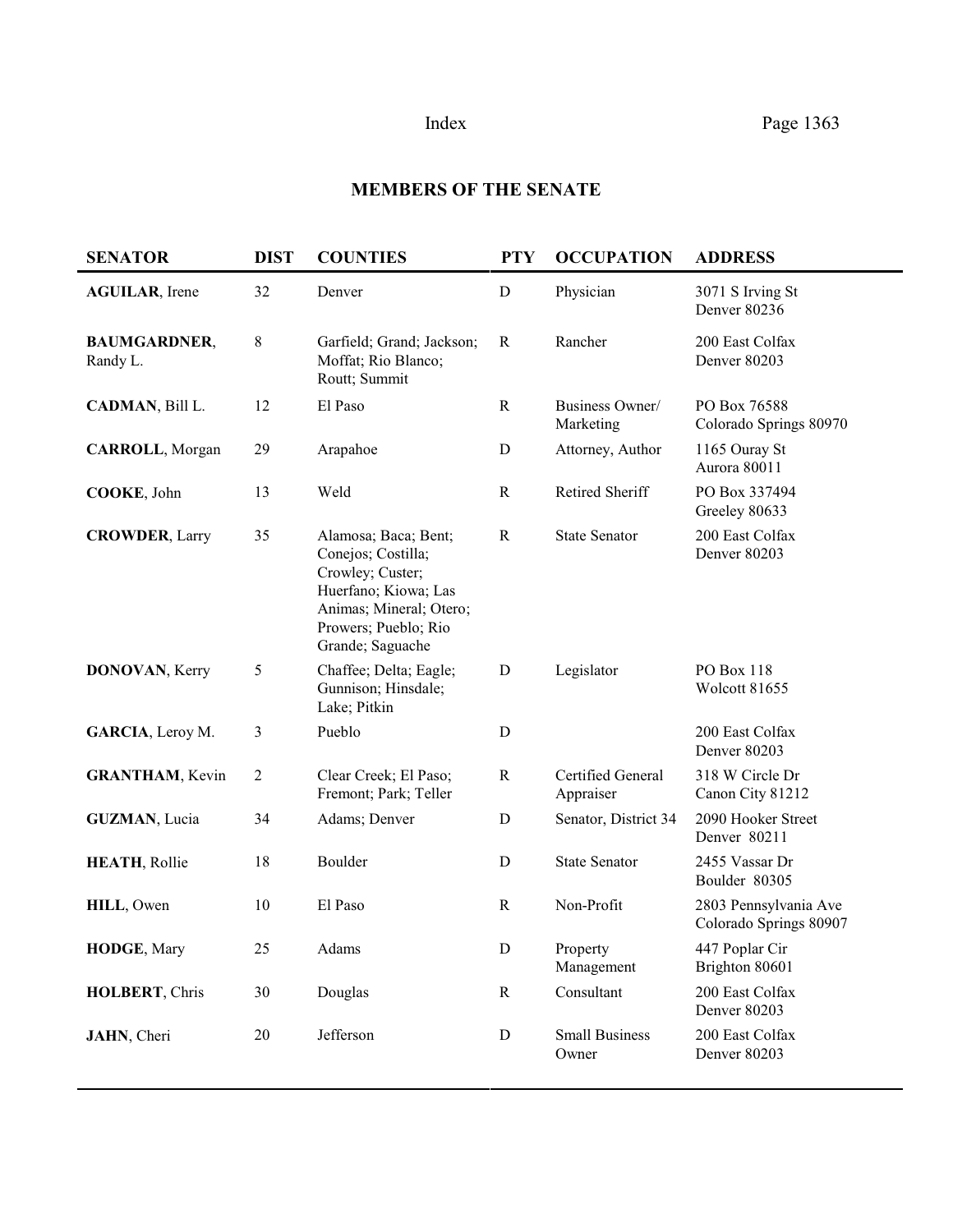| <b>SENATOR</b>                   | <b>DIST</b>    | <b>COUNTIES</b>                                                                                              | <b>PTY</b>   | <b>OCCUPATION</b>                           | <b>ADDRESS</b>                                      |
|----------------------------------|----------------|--------------------------------------------------------------------------------------------------------------|--------------|---------------------------------------------|-----------------------------------------------------|
| <b>JOHNSTON, Michael</b>         | 33             | Denver                                                                                                       | $\mathbf D$  | Education<br>Nonprofit<br>Consultant        | PO Box 40700<br>Denver 80204                        |
| <b>JONES, Matt</b>               | 17             | Boulder                                                                                                      | ${\bf D}$    | Legislator                                  | PO Box 270195<br>Louisville 80027                   |
| <b>KEFALAS</b> , John            | 14             | Larimer                                                                                                      | D            | Legislator                                  | 604 Sycamore St<br>Fort Collins 80521               |
| <b>KERR</b> , Andy               | 22             | Jefferson                                                                                                    | $\mathbf D$  | Teacher                                     | 200 East Colfax<br>Denver 80203                     |
| LAMBERT, Kent D.                 | 9              | El Paso                                                                                                      | $\mathbf R$  | Colonel, USAF<br>(Retired)                  | 990 Point of the Pines Dr<br>Colorado Springs 80919 |
| LUNDBERG, Kevin                  | 15             | Larimer                                                                                                      | $\mathbb{R}$ | Media Production                            | PO Box 378<br>Berthoud 80513                        |
| <b>MARBLE</b> , Vicki            | 23             | Broomfield; Larimer;<br>Weld                                                                                 | $\mathbf R$  | <b>Business Owner</b>                       | 749 S Lemay, Ste A3,<br>PMB #345, Ft. Collins 80524 |
| <b>MARTINEZ</b><br>HUMENIK, Beth | 24             | Adams                                                                                                        | $\mathbf R$  | Educator                                    | PO Box 33363<br>Northglenn 80233                    |
| <b>MERRIFIELD,</b><br>Michael    | 11             | El Paso                                                                                                      | ${\bf D}$    | Retired Teacher                             | 907 N Sheridan Ave<br>Colorado Springs 80909        |
| <b>NEVILLE, Tim</b>              | 16             | Boulder; Denver; Gilpin;<br>Jefferson                                                                        | $\mathbf R$  | <b>Insurance Agency</b><br>Owner            | 6344 S Chase St<br>Littleton 80123                  |
| NEWELL, Linda                    | 26             | Arapahoe; Jefferson                                                                                          | ${\bf D}$    | HR and Conflict<br>Resolution<br>Consultant | PO Box 333<br>Littleton 80160                       |
| ROBERTS, Ellen S.                | 6              | Archuleta;; Dolores; La<br>Plata; Montezuma;<br>Montrose; Ouray; San<br>Juan; San Miguel                     | $\mathbb{R}$ | Legislator                                  | PO Box 3373<br>Durango 81302                        |
| <b>SCHEFFEL, Mark</b>            | $\overline{4}$ | Douglas                                                                                                      | $\mathbf R$  | Attorney                                    | 10940 S Parker Road #118<br>Parker 80134            |
| <b>SCOTT, Ray</b>                | 7              | Mesa                                                                                                         | $\mathbf R$  | <b>Business Owner</b>                       | 200 East Colfax<br>Denver 80203                     |
| <b>SONNENBERG, Jerry</b>         | -1             | Cheyenne; Elbert; Kit<br>Carson; Lincoln; Logan;<br>Morgan: Phillips;<br>Sedgwick; Washington;<br>Weld; Yuma | $\mathbf R$  | Farmer/Rancher                              | 4465 CR 63<br>Sterling 80751                        |
| <b>STEADMAN, Pat</b>             | 31             | Arapahoe; Denver                                                                                             | D            | Legislator                                  | 1257 Corona St<br>Denver 80218                      |
| TATE, Jack                       | 27             | Arapahoe                                                                                                     | $\mathbf R$  | <b>Small Business</b><br>Owner              | 200 East Colfax<br>Denver 80203                     |
| <b>TODD</b> , Nancy              | 28             | Arapahoe                                                                                                     | D            | Retired Teacher                             | 11296 E Harvard Dr<br>Aurora 80014                  |
| <b>ULIBARRI</b> , Jessie         | 21             | Adams                                                                                                        | D            | Consultant                                  | 200 East Colfax<br>Denver 80203                     |
| WOODS, Laura J.                  | 19             | Jefferson                                                                                                    | $\mathbf R$  | Senator                                     | PO Box 740388<br>Arvada 80006                       |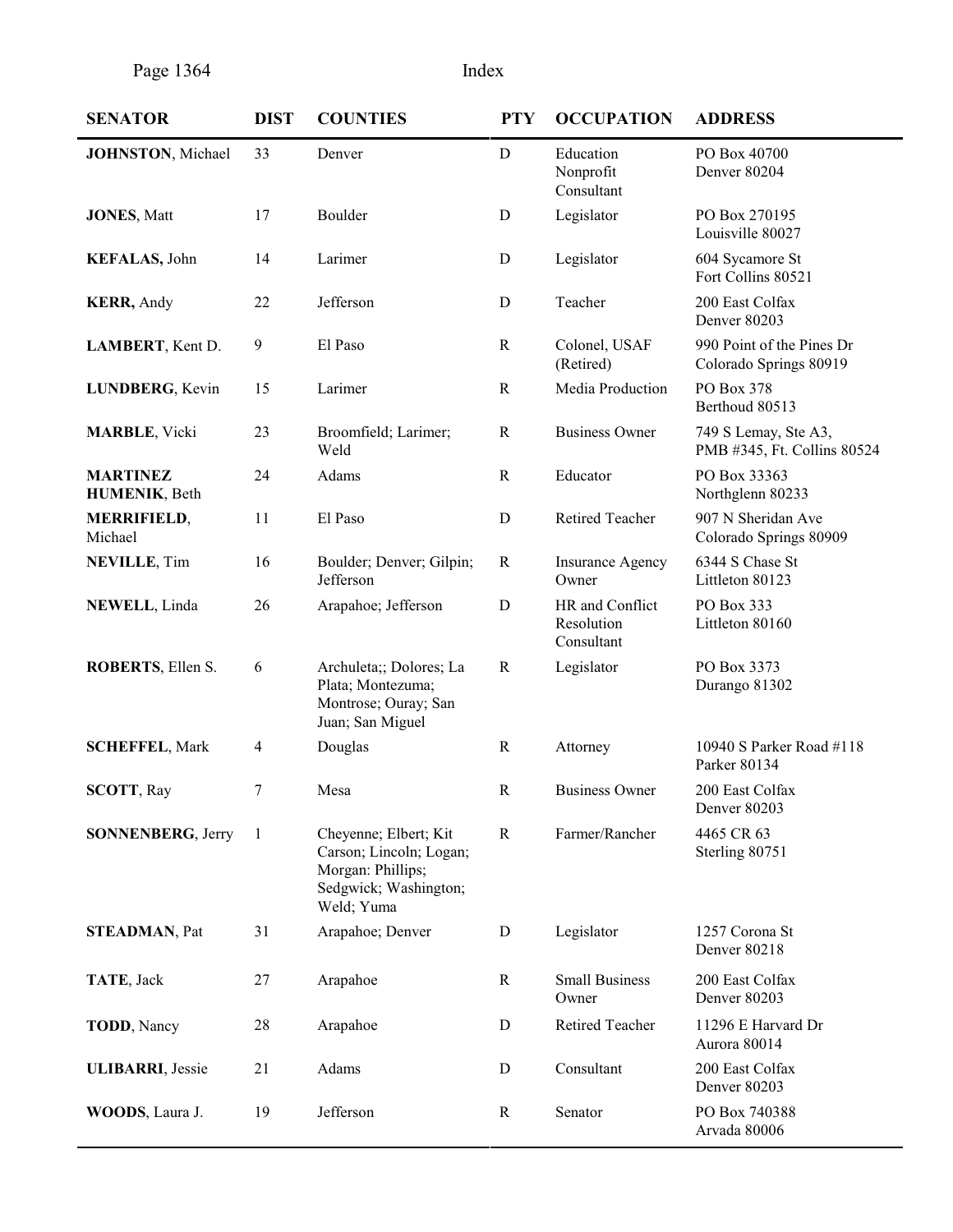# Index Page 1365

# **MEMBERSHIP OF THE HOUSE**

| <b>REPRESENTATIVE</b>        | <b>DIST</b>    | <b>COUNTIES</b>                                                                          | <b>PTY</b>   | <b>OCCUPATION</b>                 | <b>ADDRESS</b>         |
|------------------------------|----------------|------------------------------------------------------------------------------------------|--------------|-----------------------------------|------------------------|
| <b>ARNDT</b> , Jeni James    | 53             | Larimer                                                                                  | ${\bf D}$    | Legislator                        | Fort Collins 80521     |
| <b>BECKER, Jon</b>           | 65             | Cheyenne, Kit<br>Carson, Logan,<br>Morgan, Phillips,<br>Segqick, Yuma                    | $\mathbf R$  | Telecom Executive                 | Fort Morgan 80701      |
| <b>BECKER, KC</b>            | 13             | Boulder, Clear<br>Creek, Gilpin,<br>Grand, Jackson                                       | D            | Attorney                          | Boulder 80304          |
| <b>BROWN</b> , J Paul        | 59             | Archuleta,<br>Gunnison, Hinsdale,<br>La Plata, Ouray,<br>San Juan                        | $\mathbb{R}$ | Rancher                           | Ignacio 81137          |
| <b>BUCK</b> , Perry          | 49             | Larimer, Weld                                                                            | $\mathbf R$  | <b>Event Planning</b>             | Windsor 80550          |
| *BUCKNER, <sup>1</sup> Janet | 40             | Arapahoe                                                                                 | $\mathbf D$  | <b>Retired Sales</b><br>Executive | Aurora 80014           |
| <b>CARVER, Terri</b>         | 20             | El Paso                                                                                  | $\mathbf R$  | Legislator                        | Colorado Springs 80919 |
| <b>CONTI</b> , Kathleen      | 38             | Arapahoe                                                                                 | $\mathbf R$  | Legislator                        | Littleton 80122        |
| CORAM, Don                   | 58             | Dolores,<br>Montezuma,<br>Montrose, San<br>Miguel                                        | $\mathbf R$  | Rancher/Mining                    | Montrose 81401         |
| <b>COURT, Lois</b>           | 6              | Denver                                                                                   | ${\bf D}$    | Community College<br>Instructor   | Denver 80206           |
| <b>DANIELSON</b> , Jessie    | 24             | Jefferson                                                                                | $\mathbf D$  | Legislator                        | Wheat Ridge 80033      |
| DELGROSSO, Brian             | 51             | Larimer                                                                                  | $\mathbb{R}$ | <b>Small Business Owner</b>       | Loveland 80538         |
| DORE, Timothy                | 64             | Baca, Bent,<br>Crowley, Elbert,<br>Kiowa, Las Animas,<br>Lincoln, Prowers,<br>Washington | $\mathbb{R}$ | Legislator                        | Parker 80138           |
| <b>DURAN, Crisanta</b>       | 5              | Denver                                                                                   | D            | Attorney                          | Denver 80221           |
| ESGAR, Daneya                | 46             | Pueblo                                                                                   | ${\bf D}$    | Legislator                        | Pueblo 81004           |
| <b>EVERETT, Justin</b>       | 22             | Jefferson                                                                                | $\mathbf R$  | Mediator/ Arbitrator              | Littleton 80128        |
| FIELDS, Rhonda               | 42             | Arapahoe                                                                                 | $\mathbf D$  | Legislator                        | Aurora 80011           |
| FOOTE, Mike                  | 12             | Boulder                                                                                  | D            | Attorney                          | Lafayette 80026        |
| <b>GARNETT, Alec</b>         | $\overline{2}$ | Denver                                                                                   | $\mathbf D$  | Legislator                        | <b>Denver 80218</b>    |
| GINAL, Joann                 | 52             | Larimer                                                                                  | $\mathbf D$  | Reproductive<br>Endocrinologist   | Fort Collins 80524     |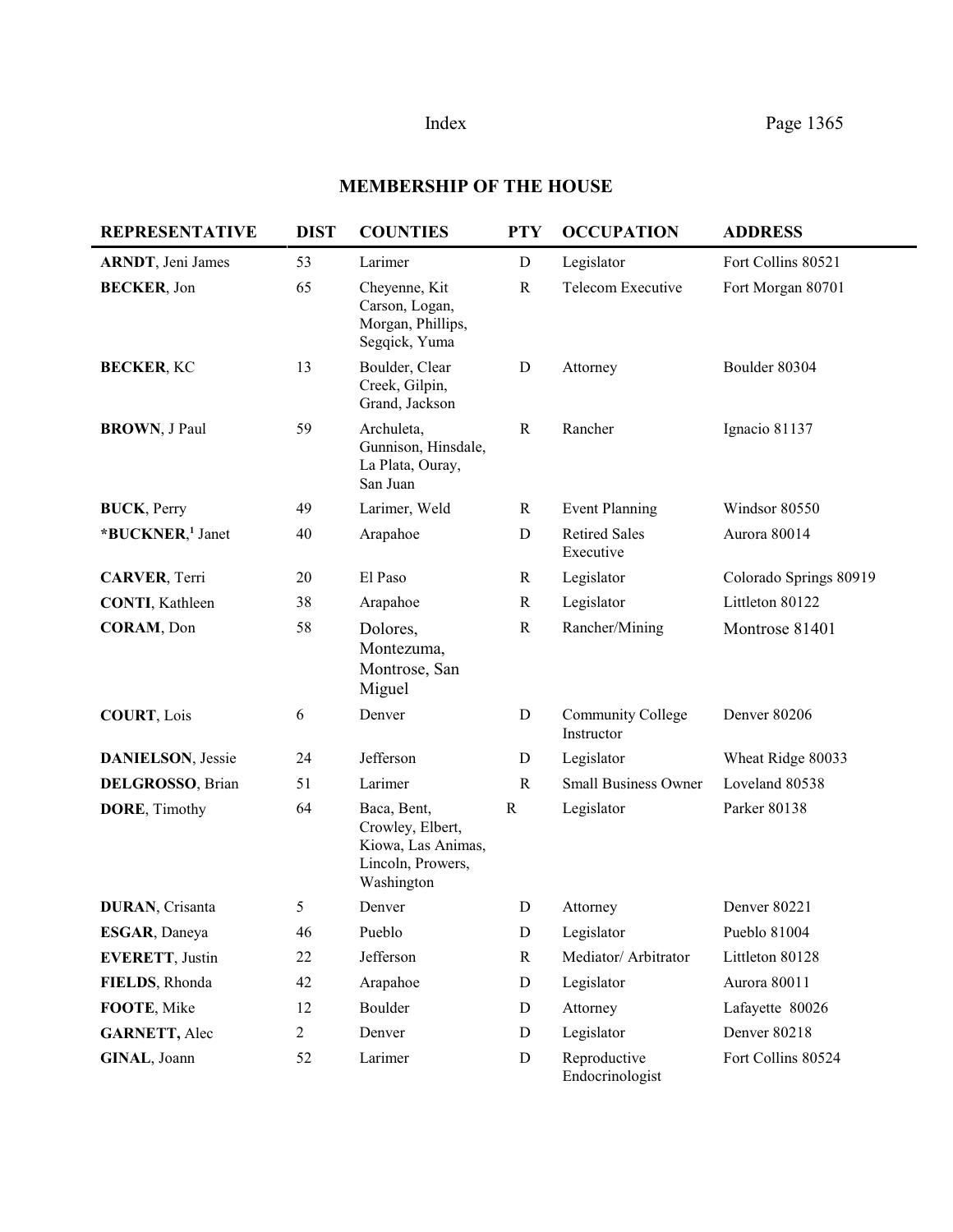| <b>REPRESENTATIVE</b>              | <b>DIST</b> | <b>COUNTIES</b>                             | <b>PTY</b>   | <b>OCCUPATION</b>                   | <b>ADDRESS</b>             |
|------------------------------------|-------------|---------------------------------------------|--------------|-------------------------------------|----------------------------|
| <b>HAMNER, Millie</b>              | 61          | Delta, Gunnison,<br>Lake, Pitkin,<br>Summit | $\mathbf D$  | Legislator                          | Dillon 80435               |
| <b>HULLINGHORST, Dickey</b><br>Lee | 10          | Boulder                                     | D            | Retired Govt.<br>Affairs            | Longmont 80503             |
| <b>HUMPHREY</b> , Stephen          | 48          | Weld                                        | R            | Therapist/<br>Counselor             | Severence 80546            |
| <b>JOSHI</b> , Janak               | 16          | El Paso                                     | R            | Retired Physician                   | Colorado Springs 80918     |
| KAGAN, Daniel                      | 3           | Arapahoe                                    | D            | Legislator                          | Cherry Hills Village 80113 |
| * KEYSER, <sup>2</sup> Jon         | 25          | Jefferson                                   | $\mathbb{R}$ | Attorney                            | Morrison 80465             |
| KLINGENSCHMITT,<br>Gordon          | 15          | El Paso                                     | R            | Legislator                          | Colorado Springs 80922     |
| <b>KRAFT-THARP</b> , Tracy         | 29          | Jefferson                                   | D            | <b>Small Business</b>               | Arvada 80005               |
| LANDGRAF, Lois                     | 21          | El Paso                                     | R            | Legislator                          | Fountain 80817             |
| <b>LAWRENCE, Polly</b>             | 39          | Douglas, Teller                             | R            | Construction                        | Littleton 80125            |
| LEBSOCK, Steve                     | 34          | Adams                                       | D            | Legislator                          | Thornton 80260             |
| LEE, Sanford "Pete"                | 18          | El Paso                                     | D            | Legislator                          | Colorado Springs 80906     |
| * LEONARD, <sup>3</sup> Timothy    | 25          | Jefferson                                   | $\mathbb{R}$ | Commercial Real<br>Estate           |                            |
| <b>LONTINE, Susan</b>              | 1           | Denver, Jefferson                           | D            | Legislator                          | Denver 80123               |
| <b>LUNDEEN, Paul</b>               | 19          | El Paso                                     | R            | Entreprenuer                        | Monument 80132             |
| McCANN, Elizabeth "Beth"           | 8           | Denver                                      | D            | Legislator                          | Denver 80206               |
| <b>MELTON, Jovan</b>               | 41          | Arapahoe                                    | D            | Consultant                          | Aurora 80014               |
| <b>MITSCH BUSH, Diane</b>          | 26          | Eagle, Routt                                | D            | <b>Retired College</b><br>Professor | Steamboat Springs 80487    |
| <b>MORENO</b> , Dominick           | 32          | Adams                                       | D            | Legislator                          | Commerce City 80022        |
| NAVARRO, Clarice                   | 47          | Fremont, Otero,<br>Pueblo                   | $\mathbf R$  | <b>Small Business Owner</b>         | Pueblo 81008               |
| <b>NEVILLE, Patrick</b>            | 45          | Douglas                                     | R            | <b>Business Owner</b>               | Castle Rock 80104          |
| <b>NORDBERG, Dan</b>               | 14          | El Paso                                     | $\mathbf R$  | Legislator                          | Colorado Springs 80922     |
| PABON, Dan                         | 4           | Denver                                      | D            | Engineer                            | Denver 80211               |
| <b>PETTERSEN, Brittany</b>         | 28          | Jefferson                                   | D            | Legislator                          | Lakewood 80232             |
| PRIMAVERA, Dianne                  | 33          | Boulder,<br>Broomfield                      | D            | Retired                             | Broomfield 80023           |
| PRIOLA, Kevin                      | 56          | Adams, Arapahoe                             | R            | <b>Small Business Owner</b>         | Henderson 80640            |
| RANKIN, Bob                        | 57          | Garfield, Moffat,<br>Rio Blanco             | $\mathbf R$  | Legislator                          | Carbondale 81623           |
| RANSOM, Kim                        | 44          | Douglas                                     | R            | Legislator                          | Littleton 80124            |
| <b>ROSENTHAL, Paul</b>             | 9           | Arapahoe, Denver                            | D            | Teacher                             | Denver 80237               |
| ROUPE, Kit                         | 17          | El Paso                                     | $\mathbb{R}$ | <b>Small Business</b>               | Colorado Springs 80910     |
| RYDEN, Su                          | 36          | Arapahoe                                    | D            | Legislator                          | Aurora 80017               |
| SAINE, Lori                        | 63          | Weld                                        | R            | <b>Sales Director</b>               | Firestone 80520            |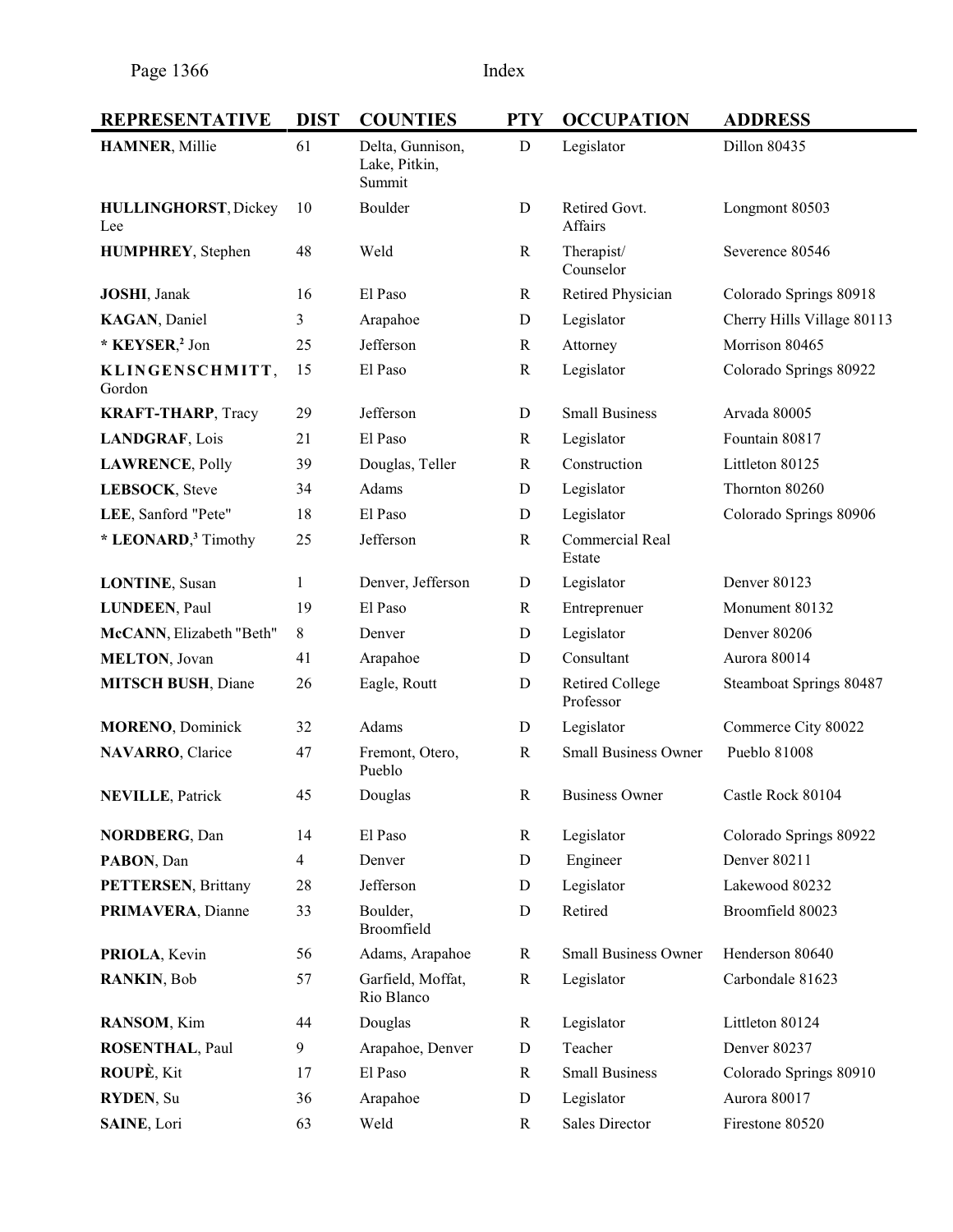| <b>REPRESENTATIVE</b>     | <b>DIST</b> | <b>COUNTIES</b>                                                                         | <b>PTY</b>   | <b>OCCUPATION</b>                   | <b>ADDRESS</b>        |
|---------------------------|-------------|-----------------------------------------------------------------------------------------|--------------|-------------------------------------|-----------------------|
| SALAZAR, Joseph A         | 31          | Adams                                                                                   | D            | Civil Rights Attorney/<br>Professor | Thornton 80233        |
| SIAS, Lang                | 27          | Jefferson                                                                               | R            | Commercial Pilot                    | Arvada 80005          |
| <b>SINGER, Jonathan</b>   | 11          | Boulder                                                                                 | D            | Social Worker                       | Longmont 80501        |
| <b>THURLOW, Dan</b>       | 55          | Mesa                                                                                    | $\mathbb{R}$ | <b>Business Owner</b>               | Grand Junction 81506  |
| TYLER, Max                | 23          | Jefferson                                                                               | ${\bf D}$    | Legislator                          | Lakewood 80214        |
| VAN WINKLE, Kevin         | 43          | Douglas                                                                                 | R            | <b>Small Business Owner</b>         | Highlands Ranch 80126 |
| VIGIL, Edward             | 62          | Alamosa, Conejos,<br>Costilla, Huerfano,<br>Mineral, Pueblo,<br>Rio Grande,<br>Saguache | D            | <b>Small Business</b><br>Owner      | Ft Garland 81133      |
| WILLETT, Yeulin           | 54          | Delta, Mesa                                                                             | R            | Attorney                            | Grand Junction 81507  |
| <b>WILLIAMS</b> , Angela  | 7           | Denver                                                                                  | D            | Self employed                       | Denver 80238          |
| <b>WILSON</b> , James D   | 60          | Chaffee, Custer,<br>Fremont, Park                                                       | $\mathbb{R}$ | Retired                             | Salida 81201          |
| WINDHOLZ, JoAnn           | 30          | Adams                                                                                   | R            | <b>Small Business</b>               | Commerce City 80022   |
| <b>WINTER, Faith</b>      | 35          | Adams                                                                                   | D            | Non profit Director                 | Westminster 80031     |
| * WIST, <sup>4</sup> Cole | 37          | Arapahoe                                                                                | $\mathbb{R}$ | Attorney                            | Centennial 80112      |
| YOUNG, Dave               | 50          | Weld                                                                                    | D            | College Instructor                  | Greeley 80631         |

# \* **Changes in Membership**<br><sup>1</sup> Rep. Janet Buckner replaced Rep.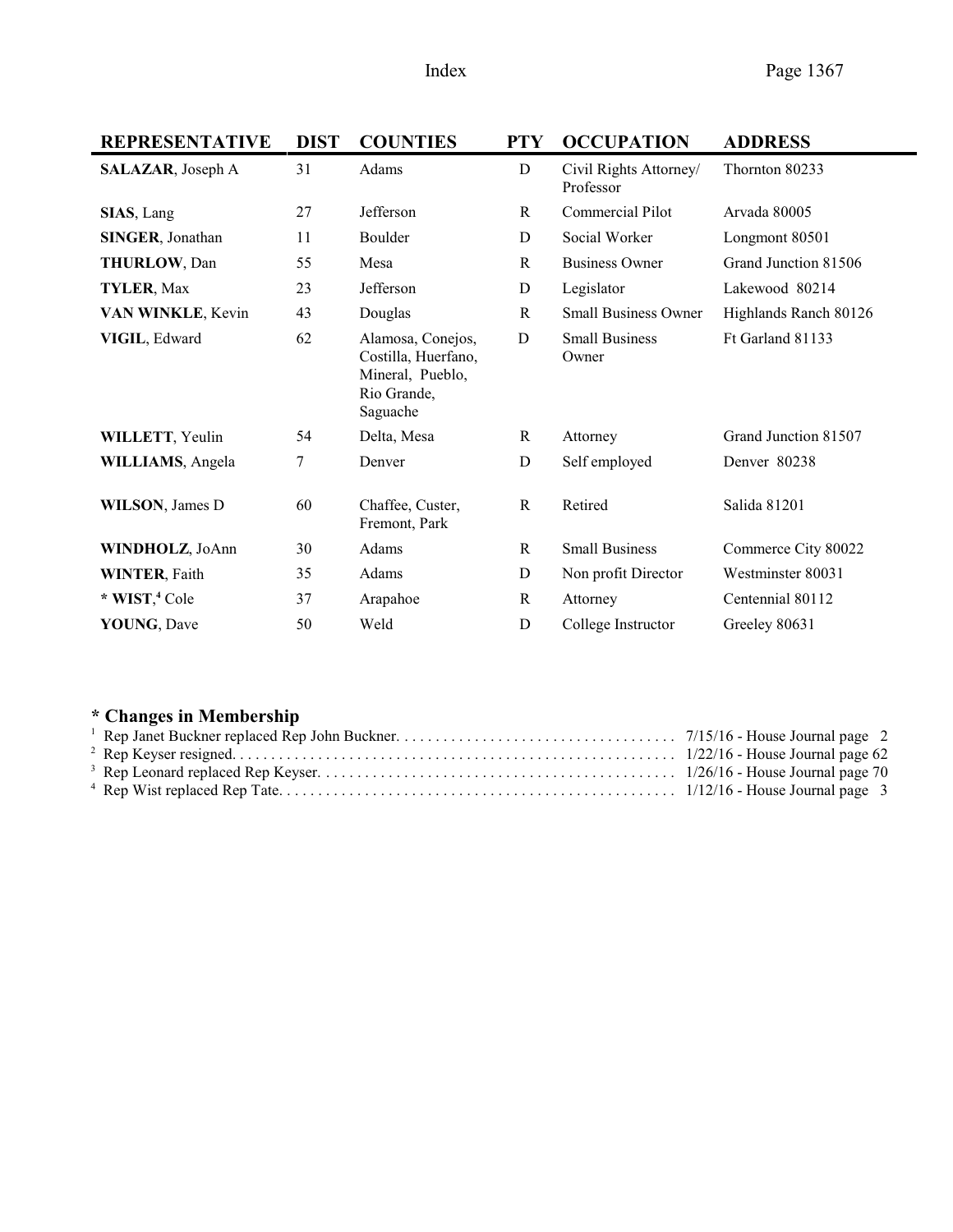## **2016 SENATE COMMITTEES OF REFERENCE**

### **AGRICULTURE, NATURAL RESOURCES, & ENERGY**

9 members**:** Senators Sonnenberg, Chair; Roberts, Vice-Chair; Baumgardner, Cooke, Donovan, Garcia, Hodge, Jones, Scott.

#### **APPROPRIATIONS**

7 members**:** Senators Grantham, Chair; Lambert, Vice-Chair; Garcia, Hodge, Sonnenberg, Steadman, Woods.

### **BUSINESS, LABOR, & TECHNOLOGY**

9 members: Senators Holbert, Chair; Woods, Vice-Chair; Baumgardner, Heath, Hodge, Jahn, Neville T., Newell, Tate.

### **EDUCATION**

9 members: Senators Hill, Chair; Marble, Vice-Chair, Holbert, Johnston, Kerr, Merrifield, Neville T., Todd, Woods.

### **FINANCE**

5 members**:** Senators Neville T., Chair; Hill, Vice-Chair; Holbert, Johnston, Kerr.

## **HEALTH & HUMAN SERVICES**

5 members: Senators Lundberg, Chair; Crowder, Vice-Chair; Aguilar, Martinez Humenik, Newell.

## **JUDICIARY**

5 members**:** Senators Roberts, Chair; Lundberg, Vice-Chair; Aguilar, Cooke, Merrifield.

## **LOCAL GOVERNMENT**

7 members**:** Senators Marble, Chair; Crowder, Vice-Chair; Donovan, Kefalas, Martinez Humenik, Tate, Ulibarri.

## **STATE, VETERANS, & MILITARY AFFAIRS**

5 members: Senators Scott, Chair; Sonnenberg, Vice-Chair; Hill, Jones, Ulibarri.

#### **TRANSPORTATION**

5 members**:** Senators Baumgardner, Chair; Scott, Vice-Chair; Cooke, Garcia, Todd.

## **SENATE SERVICES**

3 members: Senators Cadman, Chair; Scheffel, Vice-Chair; Carroll.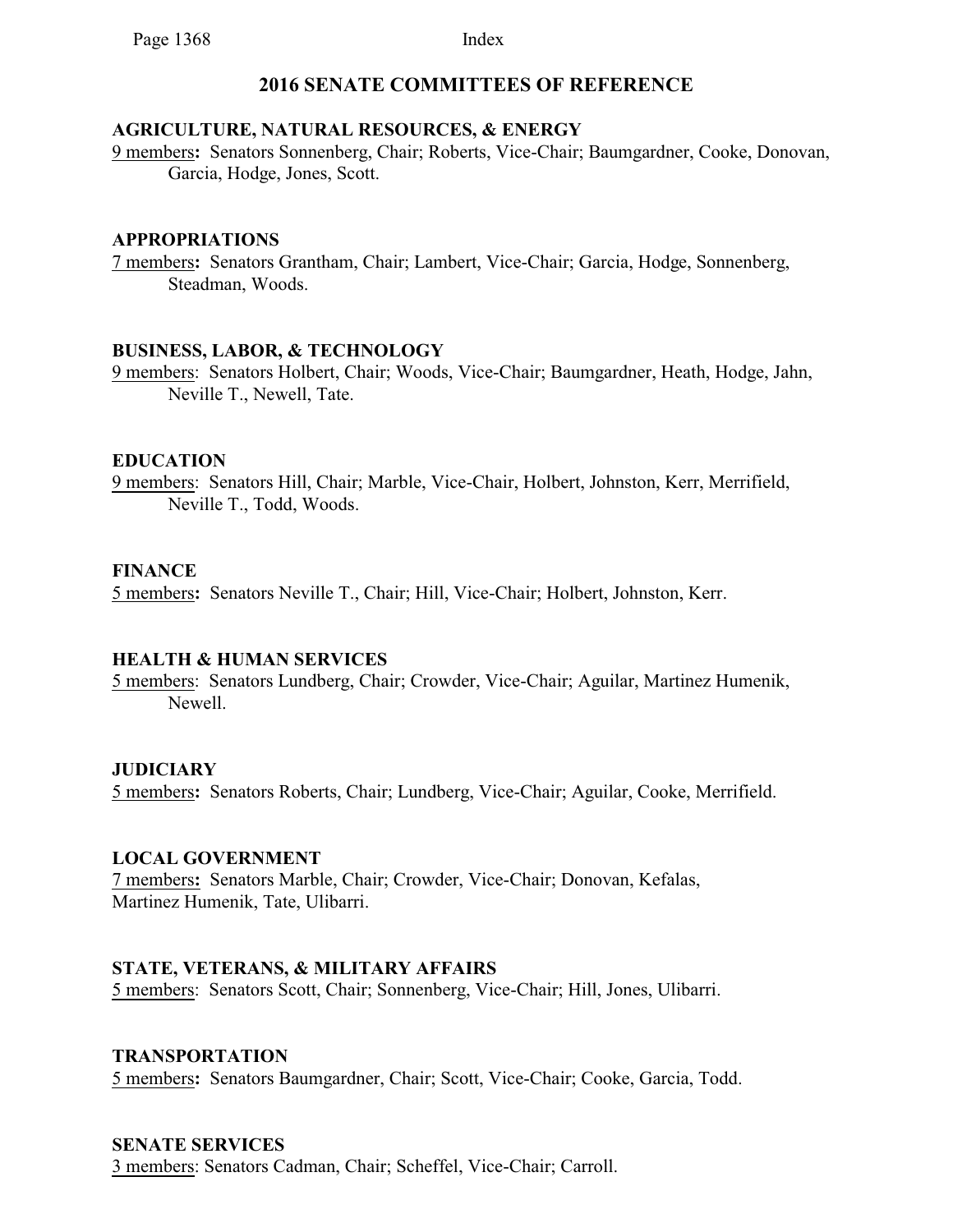## **JOINT LEGISLATIVE COMMITTEES**

### **CAPITAL DEVELOPMENT**

Senate members: Senators Baumgardner, Chair; Kefalas, Sonnenberg**.**

## **EXECUTIVE COMMITTEE OF THE LEGISLATIVE COUNCIL**

Senate members: Senators Cadman, Chair; Guzman, Scheffel.

### **JOINT BUDGET**

Senate members: Senators Lambert, Vice-Chair; Grantham, Steadman.

## **LEGISLATIVE AUDIT**

Senate members: Senators Carroll, Holbert, Jahn, Neville T.

### **LEGISLATIVE COUNCIL**

Senate members: Senators Cadman, Vice-Chair; Guzman, Heath, Jones, Lundberg, Marble, Roberts, Scheffel, Ulibarri.

#### **LEGAL SERVICES**

Senate members: Senators Scheffel, Vice-Chair; Johnston, Roberts, Scott, Steadman.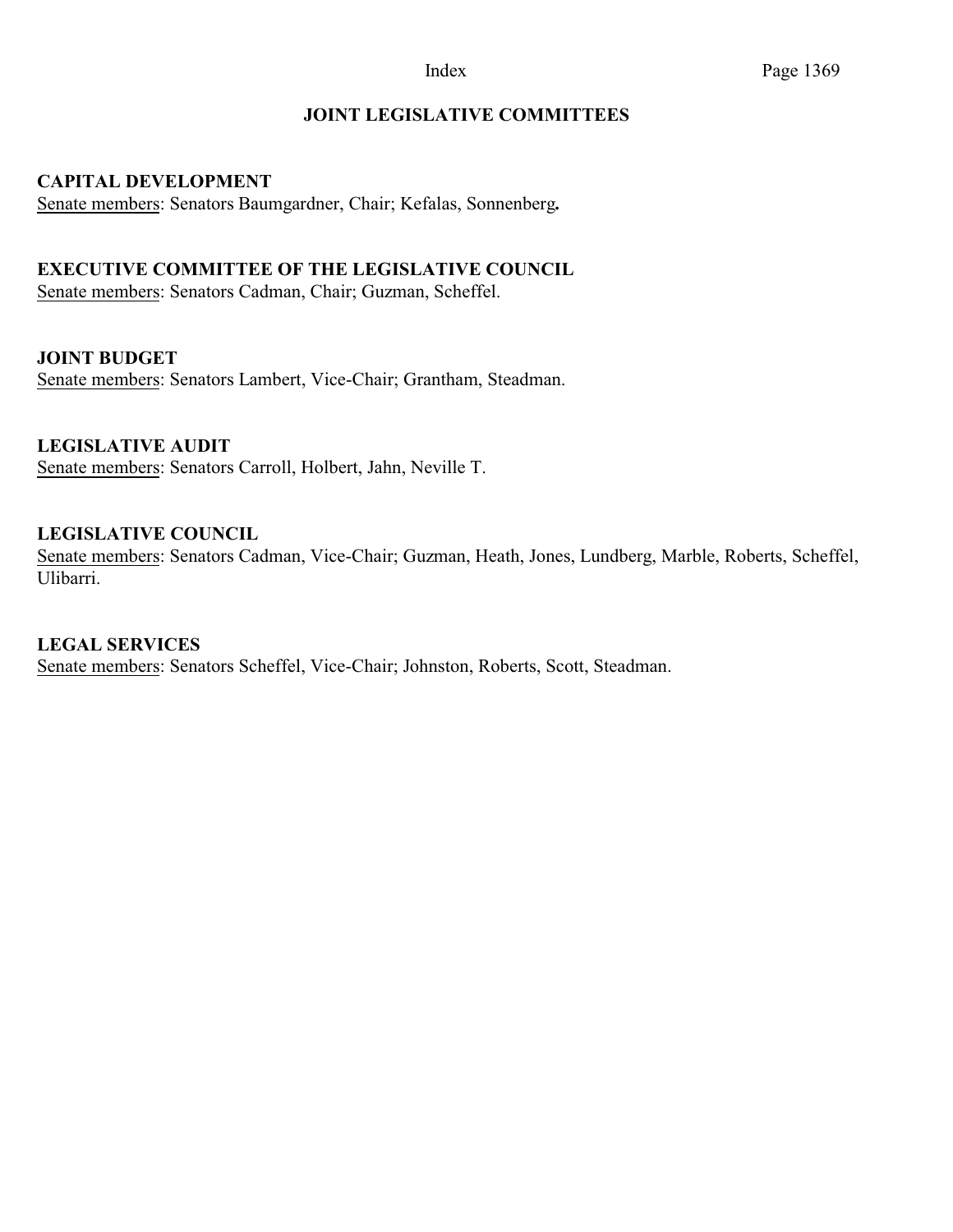### **SENATORS' COMMITTEE MEMBERSHIP**

**Aguilar**, Irene; District 32; Member: Health & Human Services, Judiciary.

**Baumgardner**, Randy L.; District 8; Majority Whip; Chair: Capital Development, Transportation; Member: Agriculture, Natural Resources, & Energy, Business, Labor, & Technology.

**Cadman**, Bill; District 12; President of the Senate; Chair: Senate Services; Vice-Chair: Executive Committee of the Legislative Council, Legislative Council.

**Carroll**, Morgan; District 29; Member: Legislative Audit.

**Cooke**, John; District 13; Member: Agriculture, Natural Resources, & Energy, Judiciary, Transportation.

**Crowder**, Larry; District 35; Vice-Chair: Health & Human Services, Local Government.

**Donovan**, Kerry; District 5; Member: Agriculture, Natural Resources, & Energy, Local Government.

**Garcia**, Leroy M.; District 3; Member: Agriculture, Natural Resources, & Energy, Appropriations, Transportation.

**Grantham**, Kevin; District 2; Chair: Appropriations; Member: Joint Budgt.

**Guzman**, Lucia; District 34; Minority Leader; Member: Executive Committee of the Legislative Council, Legislative Council, Senate Services.

**Heath**, Rollie; District 18; Assistant Minority Leader; Member: Business, Labor, & Technology, Legislative Council.

**Hill**, Owen; District 10; Chair: Education; Vice-Chair: Finance; Member: State, Veterans, & Military Affairs.

**Hodge**, Mary; District 25; Member: Agriculture, Natural Resources, & Energy, Appropriations; Business, Labor, & Technology.

**Holbert**, Chris; District 30; Vice-Chair: Business, Labor, & Technology; Member: Education, Finance, Legislative Audit.

**Jahn**, Cheri: District 20; Member: Business, Labor, & Technology, Legislative Audit.

**Johnston**, Michael; District 33; Member: Education, Finance, Legal Services.

**Jones**, Matt; District 17; Minority Whip; Member: Agriculture, Natural Resources, & Energy, Legislative Council, State, Veterans, & Military Affairs.

**Kefalas**, John; District 14; Member: Capital Development, Local Government.

**Kerr**, Andy; District 22; Member: Education, Finance.

**Lambert**, Kent D.; District 9; Chair: Legislative Emergency Preparedness, Response, & Recovery; Vice-Chair: Appropriations, Joint Budget.

**Lundberg**, Kevin; District 15; Assistant Majority Leader; Chair: Health & Human Services; Vice-Chair: Judiciary; Member: Legislative Council.

**Marble**, Vicki; District 23; Majority Caucus Chair; Chair: Local Government; Vice-Chair: Education; Member: Legislative Council.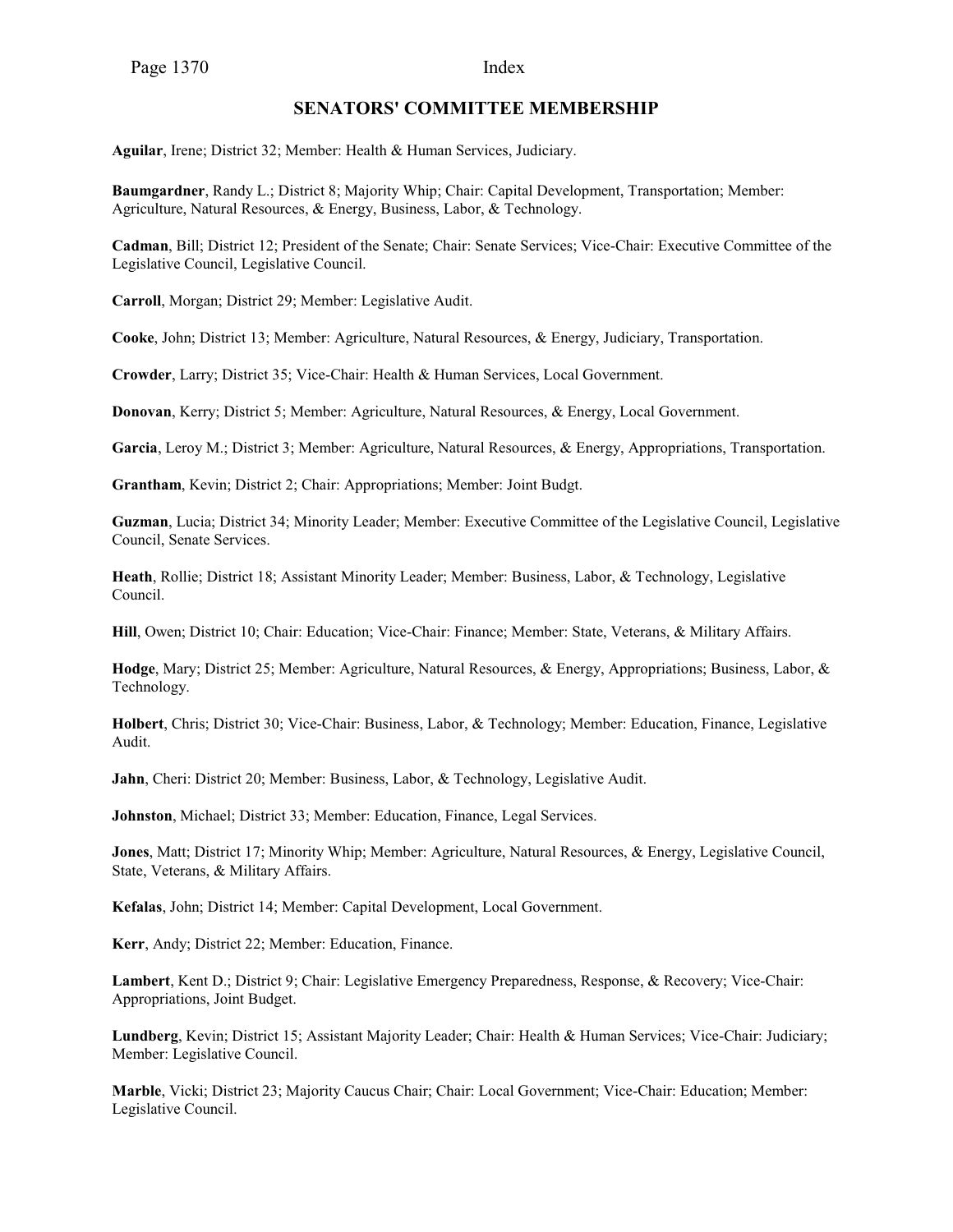**Martinez Humenik**, Beth; District 24; Vice-Chair: Joint Technology; Member: Health & Human Services, Local Government.

**Merrifield**, Michael; District 11; Member: Education, Judiciary.

**Neville**, Tim; District 19; Chair: Finance; Member: Business, Labor, & Technology, Education, Legislative Audit.

**Newell**, Linda; District 26; Member: Business, Labor, & Technology, Health & Human Services, Joint Technology Committee.

**Roberts**, Ellen S.; District 6; President Pro Tempore; Chair: Judiciary; Vice-Chair: Agriculture, Natural Resources & Energy; Member: Legal Services, Legislative Council.

**Scheffel**, Mark; District 4; Majority Leader; Chair: Legal Services; Vice-Chair: Senate Services; Member: Executive Committee of the Legislative Council, Legislative Council.

**Scott**, Ray; District 7; Chair: State, Veterans, & Military Affairs; Vice-Chair: Transportation; Member: Agriculture, Natural Resources, & Energy, Legal Services.

**Sonnenberg**, Jerry; District 1; Chair: Agriculture, Natural Resources, & Energy; Vice-Chair: State, Veterans, & Military Affairs; Member: Appropriations, Capital Development.

**Steadman**, Pat; District 31; Member: Appropriations, Joint Budget, Legal Services.

**Tate**, Jack; District 27; Member: Business, Labor, & Technology, Joint Technology, Local Government.

**Todd**, Nancy; District 28; Member: Education, Transportation.

**Ulibarri**, Jessie; District 21; Minority Caucus Chair; Member: Legislative Council, Local Government, State, Veterans, & Military Affairs.

**Woods**, Laura J.; District 19; Vice-Chair: Business, Labor, & Technology; Member: Appropriations, Education.